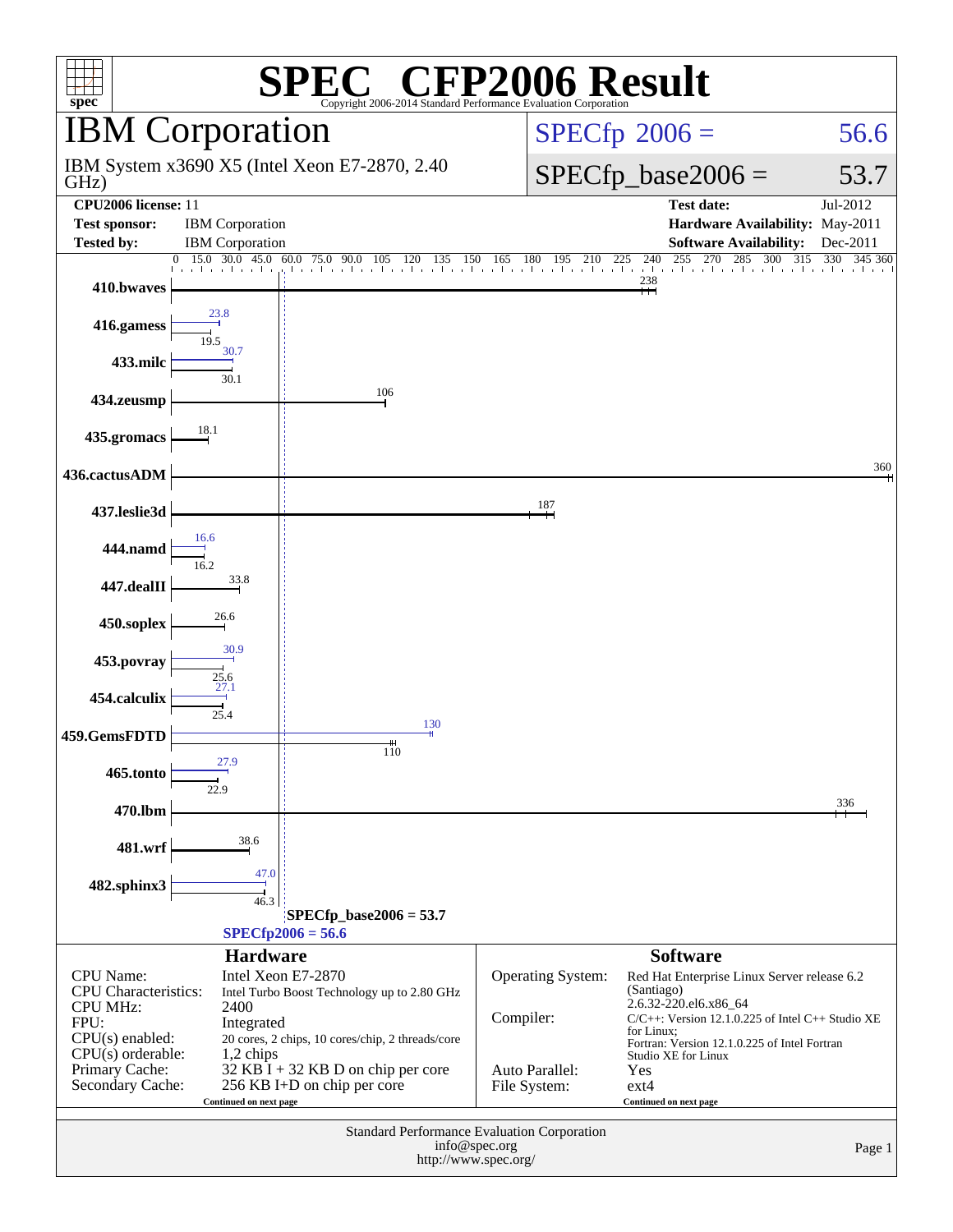

### IBM Corporation

GHz) IBM System x3690 X5 (Intel Xeon E7-2870, 2.40

#### **[Tested by:](http://www.spec.org/auto/cpu2006/Docs/result-fields.html#Testedby)** IBM Corporation **[Software Availability:](http://www.spec.org/auto/cpu2006/Docs/result-fields.html#SoftwareAvailability)** Dec-2011 [L3 Cache:](http://www.spec.org/auto/cpu2006/Docs/result-fields.html#L3Cache) 30 MB I+D on chip per chip<br>Other Cache: None [Other Cache:](http://www.spec.org/auto/cpu2006/Docs/result-fields.html#OtherCache) [Memory:](http://www.spec.org/auto/cpu2006/Docs/result-fields.html#Memory) 256 GB (32 x 8 GB 4Rx8 PC3-8500R-7, ECC) [Disk Subsystem:](http://www.spec.org/auto/cpu2006/Docs/result-fields.html#DiskSubsystem) 1 x 300 GB SAS, 10000 RPM [Other Hardware:](http://www.spec.org/auto/cpu2006/Docs/result-fields.html#OtherHardware) None

| ,,,,,,                          |                                              |  |                                               |                                    |          |
|---------------------------------|----------------------------------------------|--|-----------------------------------------------|------------------------------------|----------|
| CPU <sub>2006</sub> license: 11 |                                              |  | <b>Test date:</b>                             | Jul-2012                           |          |
| <b>Test sponsor:</b>            | <b>IBM</b> Corporation                       |  |                                               | Hardware Availability: May-2011    |          |
| <b>Tested by:</b>               | <b>IBM</b> Corporation                       |  |                                               | <b>Software Availability:</b>      | Dec-2011 |
| L3 Cache:<br>Other Cache:       | $30 \text{ MB I+D}$ on chip per chip<br>None |  | <b>System State:</b><br><b>Base Pointers:</b> | Run level 3 (multi-user)<br>64-bit |          |
|                                 |                                              |  |                                               |                                    |          |

Run level 3 (multi-user)<br>64-bit [Peak Pointers:](http://www.spec.org/auto/cpu2006/Docs/result-fields.html#PeakPointers) 32/64-bit [Other Software:](http://www.spec.org/auto/cpu2006/Docs/result-fields.html#OtherSoftware) None

 $SPECfp2006 = 56.6$  $SPECfp2006 = 56.6$ 

SPECfp base2006 =  $53.7$ 

| <b>Results Table</b> |                                                                                                          |              |                |       |                |       |                |              |                |              |                |              |
|----------------------|----------------------------------------------------------------------------------------------------------|--------------|----------------|-------|----------------|-------|----------------|--------------|----------------|--------------|----------------|--------------|
|                      | <b>Base</b>                                                                                              |              |                |       |                |       | <b>Peak</b>    |              |                |              |                |              |
| <b>Benchmark</b>     | <b>Seconds</b>                                                                                           | <b>Ratio</b> | <b>Seconds</b> | Ratio | <b>Seconds</b> | Ratio | <b>Seconds</b> | <b>Ratio</b> | <b>Seconds</b> | <b>Ratio</b> | <b>Seconds</b> | <b>Ratio</b> |
| 410.bwayes           | 57.9                                                                                                     | 235          | 56.3           | 242   | 57.1           | 238   | 57.9           | 235          | 56.3           | 242          | 57.1           | 238          |
| 416.gamess           | 1004                                                                                                     | 19.5         | 1003           | 19.5  | 1003           | 19.5  | 824            | 23.8         | 824            | 23.8         | 824            | 23.8         |
| $433$ .milc          | 305                                                                                                      | 30.1         | 305            | 30.0  | 305            | 30.1  | 301            | 30.5         | 299            | 30.7         | 299            | 30.7         |
| 434.zeusmp           | 85.5                                                                                                     | 106          | 85.1           | 107   | 85.5           | 106   | 85.5           | 106          | 85.1           | 107          | 85.5           | <u>106</u>   |
| 435.gromacs          | 394                                                                                                      | 18.1         | 394            | 18.1  | 393            | 18.1  | 394            | 18.1         | 394            | 18.1         | 393            | 18.1         |
| 436.cactusADM        | 33.4                                                                                                     | 358          | 33.2           | 360   | 33.2           | 360   | 33.4           | 358          | 33.2           | 360          | 33.2           | 360          |
| 437.leslie3d         | 52.7                                                                                                     | 179          | 50.3           | 187   | 49.3           | 191   | 52.7           | 179          | 50.3           | 187          | 49.3           | 191          |
| 444.namd             | 498                                                                                                      | 16.1         | 496            | 16.2  | 496            | 16.2  | 483            | <b>16.6</b>  | 483            | 16.6         | 483            | 16.6         |
| 447.dealII           | 338                                                                                                      | 33.9         | 338            | 33.8  | 338            | 33.8  | 338            | 33.9         | 338            | 33.8         | 338            | 33.8         |
| 450.soplex           | 314                                                                                                      | 26.5         | 314            | 26.6  | 313            | 26.6  | 314            | 26.5         | 314            | 26.6         | 313            | 26.6         |
| 453.povray           | 209                                                                                                      | 25.4         | 208            | 25.6  | 208            | 25.6  | 172            | 31.0         | 172            | 30.9         | 172            | 30.9         |
| 454.calculix         | 324                                                                                                      | 25.5         | 325            | 25.4  | 325            | 25.4  | 305            | 27.1         | 304            | 27.1         | 305            | 27.1         |
| 459.GemsFDTD         | 96.9                                                                                                     | 109          | 96.3           | 110   | 95.1           | 112   | 81.6           | 130          | 82.2           | 129          | 81.6           | <u>130</u>   |
| 465.tonto            | 429                                                                                                      | 22.9         | 429            | 22.9  | 429            | 22.9  | 353            | 27.9         | 353            | 27.9         | 352            | 27.9         |
| 470.1bm              | 41.4                                                                                                     | 332          | 40.8           | 336   | 39.6           | 347   | 41.4           | 332          | 40.8           | 336          | 39.6           | 347          |
| 481.wrf              | 290                                                                                                      | 38.5         | 289            | 38.6  | 289            | 38.6  | 290            | 38.5         | 289            | 38.6         | 289            | 38.6         |
| $482$ .sphinx $3$    | 420                                                                                                      | 46.4         | 421            | 46.3  | 422            | 46.2  | 415            | 47.0         | 415            | 47.0         | 414            | 47.0         |
|                      | Results appear in the order in which they were run. Bold underlined text indicates a median measurement. |              |                |       |                |       |                |              |                |              |                |              |

#### **[Operating System Notes](http://www.spec.org/auto/cpu2006/Docs/result-fields.html#OperatingSystemNotes)**

Stack size set to unlimited using "ulimit -s unlimited"

#### **[Platform Notes](http://www.spec.org/auto/cpu2006/Docs/result-fields.html#PlatformNotes)**

 Turbo Boost Power Optimization set to Traditional in BIOS Sysinfo program /cpu2006.1.2/config/sysinfo.rev6800 \$Rev: 6800 \$ \$Date:: 2011-10-11 #\$ 6f2ebdff5032aaa42e583f96b07f99d3 running on megallon-pete Mon Jul 16 05:13:22 2012

 This section contains SUT (System Under Test) info as seen by some common utilities. To remove or add to this section, see: <http://www.spec.org/cpu2006/Docs/config.html#sysinfo>

From /proc/cpuinfo

Continued on next page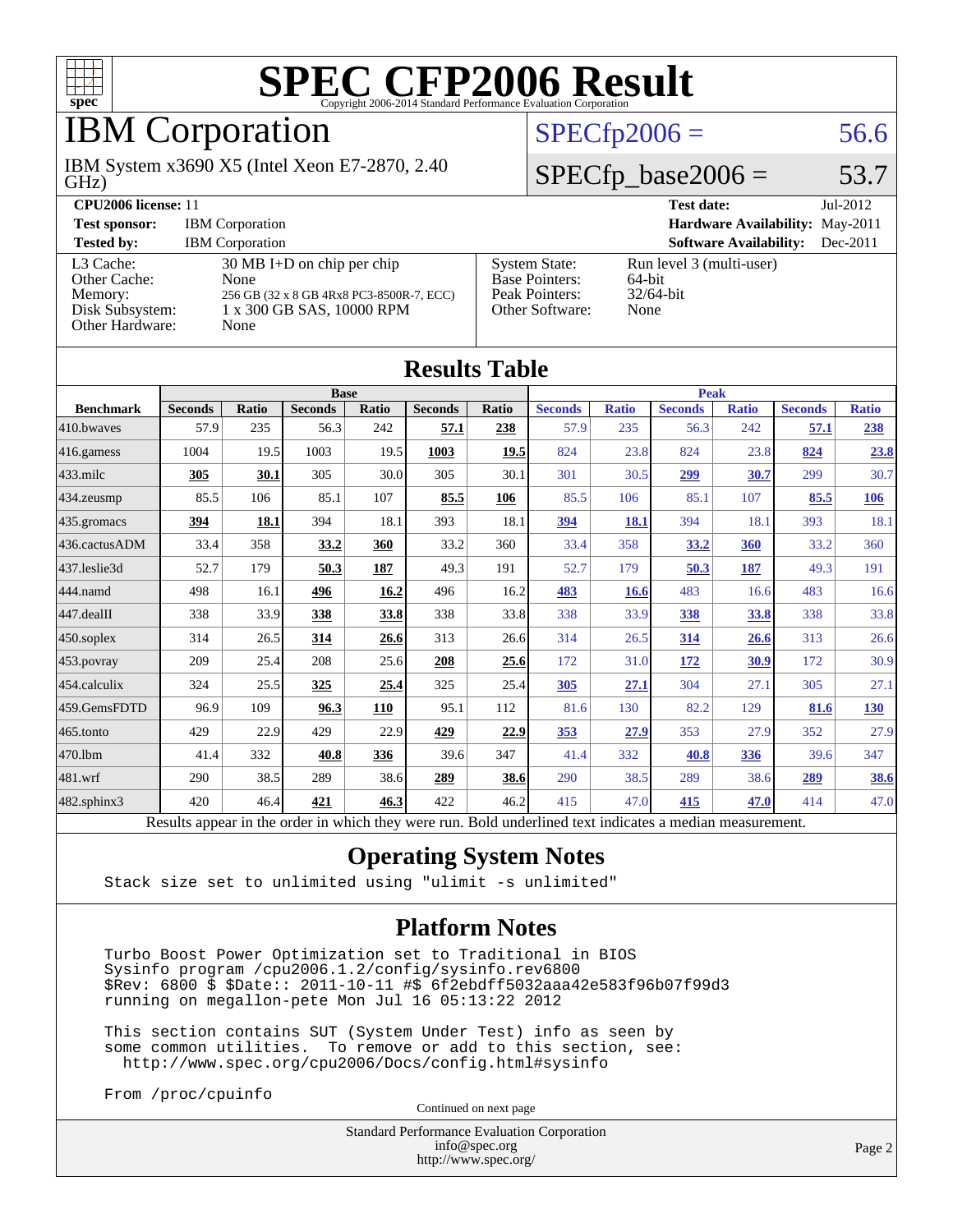

IBM Corporation

GHz) IBM System x3690 X5 (Intel Xeon E7-2870, 2.40  $SPECTp2006 = 56.6$ 

 $SPECTp\_base2006 = 53.7$ 

**[CPU2006 license:](http://www.spec.org/auto/cpu2006/Docs/result-fields.html#CPU2006license)** 11 **[Test date:](http://www.spec.org/auto/cpu2006/Docs/result-fields.html#Testdate)** Jul-2012 **[Test sponsor:](http://www.spec.org/auto/cpu2006/Docs/result-fields.html#Testsponsor)** IBM Corporation **[Hardware Availability:](http://www.spec.org/auto/cpu2006/Docs/result-fields.html#HardwareAvailability)** May-2011 **[Tested by:](http://www.spec.org/auto/cpu2006/Docs/result-fields.html#Testedby)** IBM Corporation **[Software Availability:](http://www.spec.org/auto/cpu2006/Docs/result-fields.html#SoftwareAvailability)** Dec-2011

#### **[Platform Notes \(Continued\)](http://www.spec.org/auto/cpu2006/Docs/result-fields.html#PlatformNotes)**

 model name : Intel(R) Xeon(R) CPU E7- 2870 @ 2.40GHz 2 "physical id"s (chips) 40 "processors" cores, siblings (Caution: counting these is hw and system dependent. The following excerpts from /proc/cpuinfo might not be reliable. Use with caution.) cpu cores : 10 siblings : 20 physical 0: cores 0 1 2 8 9 16 17 18 24 25 physical 1: cores 0 1 2 8 9 16 17 18 24 25 cache size : 30720 KB From /proc/meminfo MemTotal: 264468348 kB HugePages\_Total: 0<br>Hugepagesize: 2048 kB Hugepagesize: /usr/bin/lsb\_release -d Red Hat Enterprise Linux Server release 6.2 (Santiago) From /etc/\*release\* /etc/\*version\* redhat-release: Red Hat Enterprise Linux Server release 6.2 (Santiago) system-release: Red Hat Enterprise Linux Server release 6.2 (Santiago) system-release-cpe: cpe:/o:redhat:enterprise\_linux:6server:ga:server uname -a: Linux megallon-pete 2.6.32-220.el6.x86\_64 #1 SMP Wed Nov 9 08:03:13 EST 2011 x86\_64 x86\_64 x86\_64 GNU/Linux run-level 3 Jul 13 16:23 SPEC is set to: /cpu2006.1.2 Filesystem Type Size Used Avail Use% Mounted on /dev/mapper/vg\_megallonpete-lv\_root 86G 166G 35% / Additional information from dmidecode: Memory: 32x Hynix HMT31GR7BFR8A-G7 8 GB 1067 MHz 4 rank (End of data from sysinfo program)

#### **[General Notes](http://www.spec.org/auto/cpu2006/Docs/result-fields.html#GeneralNotes)**

Environment variables set by runspec before the start of the run:  $KMP$  AFFINITY = "granularity=fine, scatter" LD\_LIBRARY\_PATH = "/cpu2006.1.2/libs/32:/cpu2006.1.2/libs/64" OMP\_NUM\_THREADS = "20"

 Binaries compiled on a system with 1x Core i7-860 CPU + 8GB memory using RHEL5.5

Continued on next page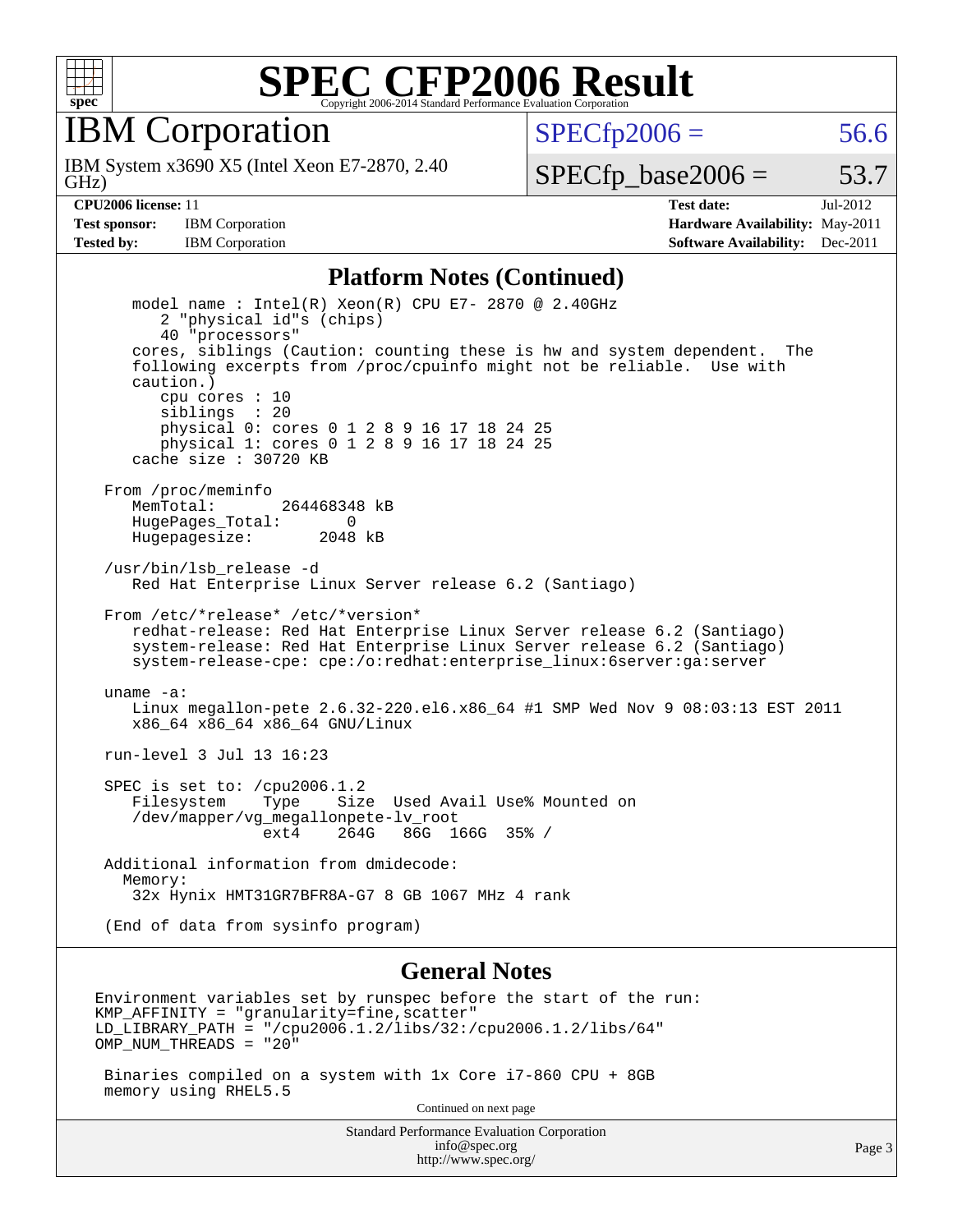

### IBM Corporation

GHz) IBM System x3690 X5 (Intel Xeon E7-2870, 2.40

**[CPU2006 license:](http://www.spec.org/auto/cpu2006/Docs/result-fields.html#CPU2006license)** 11 **[Test date:](http://www.spec.org/auto/cpu2006/Docs/result-fields.html#Testdate)** Jul-2012

 $SPECTp2006 = 56.6$ 

 $SPECTp\_base2006 = 53.7$ 

**[Test sponsor:](http://www.spec.org/auto/cpu2006/Docs/result-fields.html#Testsponsor)** IBM Corporation **[Hardware Availability:](http://www.spec.org/auto/cpu2006/Docs/result-fields.html#HardwareAvailability)** May-2011 **[Tested by:](http://www.spec.org/auto/cpu2006/Docs/result-fields.html#Testedby)** IBM Corporation **[Software Availability:](http://www.spec.org/auto/cpu2006/Docs/result-fields.html#SoftwareAvailability)** Dec-2011

#### **[General Notes \(Continued\)](http://www.spec.org/auto/cpu2006/Docs/result-fields.html#GeneralNotes)**

 Transparent Huge Pages enabled with: echo always > /sys/kernel/mm/redhat\_transparent\_hugepage/enabled

### **[Base Compiler Invocation](http://www.spec.org/auto/cpu2006/Docs/result-fields.html#BaseCompilerInvocation)**

[C benchmarks](http://www.spec.org/auto/cpu2006/Docs/result-fields.html#Cbenchmarks):

 $\frac{1}{2}$ cc  $-\text{m64}$ 

[C++ benchmarks:](http://www.spec.org/auto/cpu2006/Docs/result-fields.html#CXXbenchmarks) [icpc -m64](http://www.spec.org/cpu2006/results/res2012q3/cpu2006-20120716-23706.flags.html#user_CXXbase_intel_icpc_64bit_bedb90c1146cab66620883ef4f41a67e)

[Fortran benchmarks](http://www.spec.org/auto/cpu2006/Docs/result-fields.html#Fortranbenchmarks): [ifort -m64](http://www.spec.org/cpu2006/results/res2012q3/cpu2006-20120716-23706.flags.html#user_FCbase_intel_ifort_64bit_ee9d0fb25645d0210d97eb0527dcc06e)

[Benchmarks using both Fortran and C](http://www.spec.org/auto/cpu2006/Docs/result-fields.html#BenchmarksusingbothFortranandC): [icc -m64](http://www.spec.org/cpu2006/results/res2012q3/cpu2006-20120716-23706.flags.html#user_CC_FCbase_intel_icc_64bit_0b7121f5ab7cfabee23d88897260401c) [ifort -m64](http://www.spec.org/cpu2006/results/res2012q3/cpu2006-20120716-23706.flags.html#user_CC_FCbase_intel_ifort_64bit_ee9d0fb25645d0210d97eb0527dcc06e)

#### **[Base Portability Flags](http://www.spec.org/auto/cpu2006/Docs/result-fields.html#BasePortabilityFlags)**

| 410.bwaves: -DSPEC CPU LP64                 |                                                                |
|---------------------------------------------|----------------------------------------------------------------|
| 416.gamess: -DSPEC_CPU_LP64                 |                                                                |
| 433.milc: -DSPEC CPU LP64                   |                                                                |
| 434.zeusmp: -DSPEC_CPU_LP64                 |                                                                |
| 435.gromacs: -DSPEC_CPU_LP64 -nofor_main    |                                                                |
| 436.cactusADM: -DSPEC_CPU_LP64 -nofor main  |                                                                |
| 437.leslie3d: -DSPEC CPU LP64               |                                                                |
| 444.namd: - DSPEC_CPU LP64                  |                                                                |
| 447.dealII: -DSPEC CPU LP64                 |                                                                |
| 450.soplex: -DSPEC CPU LP64                 |                                                                |
| 453.povray: -DSPEC_CPU_LP64                 |                                                                |
| 454.calculix: - DSPEC CPU LP64 - nofor main |                                                                |
| 459. GemsFDTD: - DSPEC CPU LP64             |                                                                |
| 465.tonto: -DSPEC CPU LP64                  |                                                                |
| 470.1bm: - DSPEC CPU LP64                   |                                                                |
|                                             | 481.wrf: -DSPEC CPU_LP64 -DSPEC_CPU_CASE_FLAG -DSPEC_CPU_LINUX |
| 482.sphinx3: -DSPEC_CPU_LP64                |                                                                |

### **[Base Optimization Flags](http://www.spec.org/auto/cpu2006/Docs/result-fields.html#BaseOptimizationFlags)**

[C benchmarks](http://www.spec.org/auto/cpu2006/Docs/result-fields.html#Cbenchmarks): [-xSSE4.2](http://www.spec.org/cpu2006/results/res2012q3/cpu2006-20120716-23706.flags.html#user_CCbase_f-xSSE42_f91528193cf0b216347adb8b939d4107) [-ipo](http://www.spec.org/cpu2006/results/res2012q3/cpu2006-20120716-23706.flags.html#user_CCbase_f-ipo) [-O3](http://www.spec.org/cpu2006/results/res2012q3/cpu2006-20120716-23706.flags.html#user_CCbase_f-O3) [-no-prec-div](http://www.spec.org/cpu2006/results/res2012q3/cpu2006-20120716-23706.flags.html#user_CCbase_f-no-prec-div) [-static](http://www.spec.org/cpu2006/results/res2012q3/cpu2006-20120716-23706.flags.html#user_CCbase_f-static) [-parallel](http://www.spec.org/cpu2006/results/res2012q3/cpu2006-20120716-23706.flags.html#user_CCbase_f-parallel) [-opt-prefetch](http://www.spec.org/cpu2006/results/res2012q3/cpu2006-20120716-23706.flags.html#user_CCbase_f-opt-prefetch) [-ansi-alias](http://www.spec.org/cpu2006/results/res2012q3/cpu2006-20120716-23706.flags.html#user_CCbase_f-ansi-alias)

[C++ benchmarks:](http://www.spec.org/auto/cpu2006/Docs/result-fields.html#CXXbenchmarks) [-xSSE4.2](http://www.spec.org/cpu2006/results/res2012q3/cpu2006-20120716-23706.flags.html#user_CXXbase_f-xSSE42_f91528193cf0b216347adb8b939d4107) [-ipo](http://www.spec.org/cpu2006/results/res2012q3/cpu2006-20120716-23706.flags.html#user_CXXbase_f-ipo) [-O3](http://www.spec.org/cpu2006/results/res2012q3/cpu2006-20120716-23706.flags.html#user_CXXbase_f-O3) [-no-prec-div](http://www.spec.org/cpu2006/results/res2012q3/cpu2006-20120716-23706.flags.html#user_CXXbase_f-no-prec-div) [-static](http://www.spec.org/cpu2006/results/res2012q3/cpu2006-20120716-23706.flags.html#user_CXXbase_f-static) [-opt-prefetch](http://www.spec.org/cpu2006/results/res2012q3/cpu2006-20120716-23706.flags.html#user_CXXbase_f-opt-prefetch) [-ansi-alias](http://www.spec.org/cpu2006/results/res2012q3/cpu2006-20120716-23706.flags.html#user_CXXbase_f-ansi-alias)

Continued on next page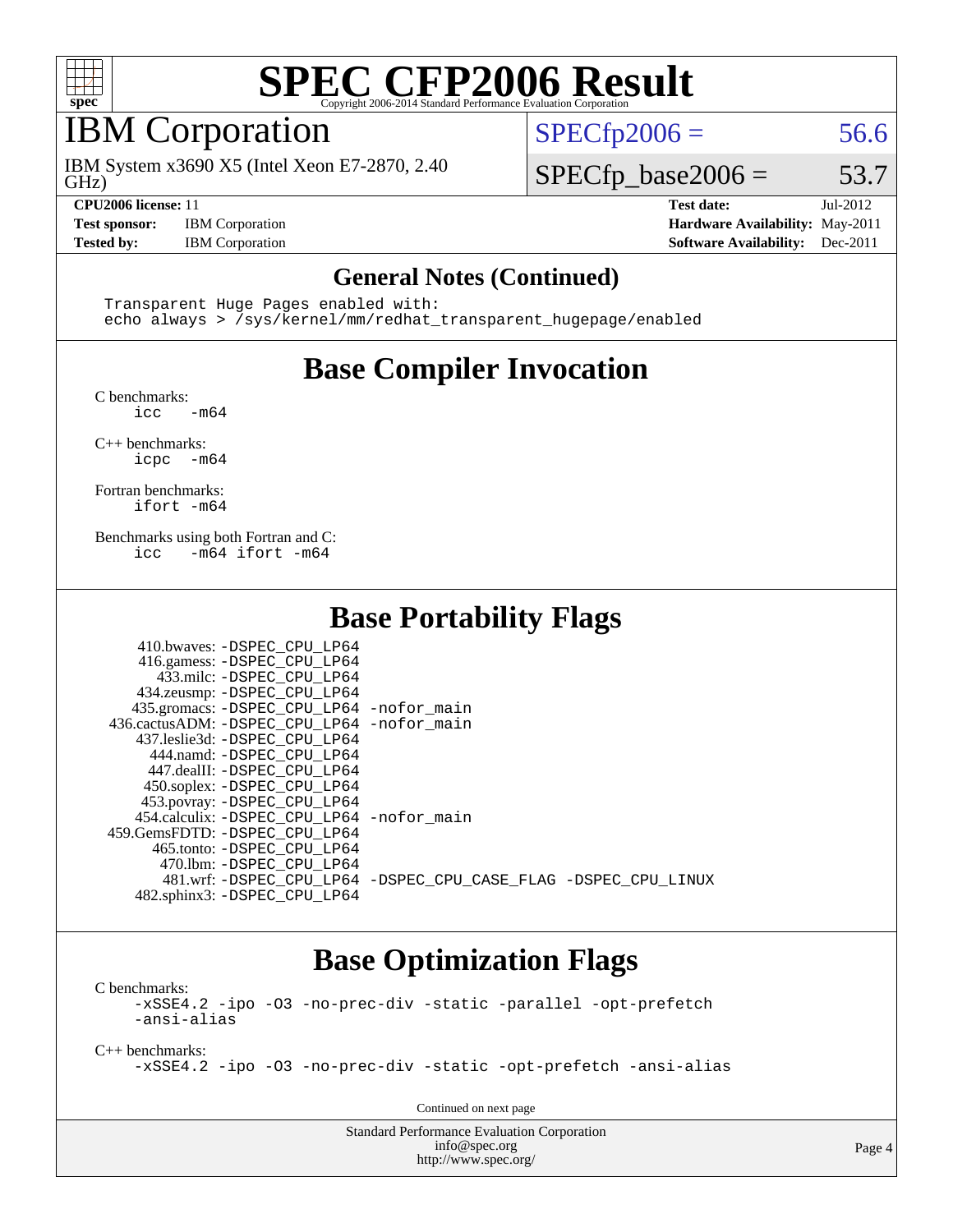

IBM Corporation

GHz) IBM System x3690 X5 (Intel Xeon E7-2870, 2.40  $SPECTp2006 = 56.6$ 

 $SPECTp\_base2006 = 53.7$ 

**[Test sponsor:](http://www.spec.org/auto/cpu2006/Docs/result-fields.html#Testsponsor)** IBM Corporation **[Hardware Availability:](http://www.spec.org/auto/cpu2006/Docs/result-fields.html#HardwareAvailability)** May-2011

**[CPU2006 license:](http://www.spec.org/auto/cpu2006/Docs/result-fields.html#CPU2006license)** 11 **[Test date:](http://www.spec.org/auto/cpu2006/Docs/result-fields.html#Testdate)** Jul-2012 **[Tested by:](http://www.spec.org/auto/cpu2006/Docs/result-fields.html#Testedby)** IBM Corporation **[Software Availability:](http://www.spec.org/auto/cpu2006/Docs/result-fields.html#SoftwareAvailability)** Dec-2011

### **[Base Optimization Flags \(Continued\)](http://www.spec.org/auto/cpu2006/Docs/result-fields.html#BaseOptimizationFlags)**

[Fortran benchmarks](http://www.spec.org/auto/cpu2006/Docs/result-fields.html#Fortranbenchmarks):

[-xSSE4.2](http://www.spec.org/cpu2006/results/res2012q3/cpu2006-20120716-23706.flags.html#user_FCbase_f-xSSE42_f91528193cf0b216347adb8b939d4107) [-ipo](http://www.spec.org/cpu2006/results/res2012q3/cpu2006-20120716-23706.flags.html#user_FCbase_f-ipo) [-O3](http://www.spec.org/cpu2006/results/res2012q3/cpu2006-20120716-23706.flags.html#user_FCbase_f-O3) [-no-prec-div](http://www.spec.org/cpu2006/results/res2012q3/cpu2006-20120716-23706.flags.html#user_FCbase_f-no-prec-div) [-static](http://www.spec.org/cpu2006/results/res2012q3/cpu2006-20120716-23706.flags.html#user_FCbase_f-static) [-parallel](http://www.spec.org/cpu2006/results/res2012q3/cpu2006-20120716-23706.flags.html#user_FCbase_f-parallel) [-opt-prefetch](http://www.spec.org/cpu2006/results/res2012q3/cpu2006-20120716-23706.flags.html#user_FCbase_f-opt-prefetch)

[Benchmarks using both Fortran and C](http://www.spec.org/auto/cpu2006/Docs/result-fields.html#BenchmarksusingbothFortranandC):

[-xSSE4.2](http://www.spec.org/cpu2006/results/res2012q3/cpu2006-20120716-23706.flags.html#user_CC_FCbase_f-xSSE42_f91528193cf0b216347adb8b939d4107) [-ipo](http://www.spec.org/cpu2006/results/res2012q3/cpu2006-20120716-23706.flags.html#user_CC_FCbase_f-ipo) [-O3](http://www.spec.org/cpu2006/results/res2012q3/cpu2006-20120716-23706.flags.html#user_CC_FCbase_f-O3) [-no-prec-div](http://www.spec.org/cpu2006/results/res2012q3/cpu2006-20120716-23706.flags.html#user_CC_FCbase_f-no-prec-div) [-static](http://www.spec.org/cpu2006/results/res2012q3/cpu2006-20120716-23706.flags.html#user_CC_FCbase_f-static) [-parallel](http://www.spec.org/cpu2006/results/res2012q3/cpu2006-20120716-23706.flags.html#user_CC_FCbase_f-parallel) [-opt-prefetch](http://www.spec.org/cpu2006/results/res2012q3/cpu2006-20120716-23706.flags.html#user_CC_FCbase_f-opt-prefetch) [-ansi-alias](http://www.spec.org/cpu2006/results/res2012q3/cpu2006-20120716-23706.flags.html#user_CC_FCbase_f-ansi-alias)

**[Peak Compiler Invocation](http://www.spec.org/auto/cpu2006/Docs/result-fields.html#PeakCompilerInvocation)**

[C benchmarks](http://www.spec.org/auto/cpu2006/Docs/result-fields.html#Cbenchmarks):  $\text{icc}$  -m64

[C++ benchmarks:](http://www.spec.org/auto/cpu2006/Docs/result-fields.html#CXXbenchmarks) [icpc -m64](http://www.spec.org/cpu2006/results/res2012q3/cpu2006-20120716-23706.flags.html#user_CXXpeak_intel_icpc_64bit_bedb90c1146cab66620883ef4f41a67e)

[Fortran benchmarks](http://www.spec.org/auto/cpu2006/Docs/result-fields.html#Fortranbenchmarks): [ifort -m64](http://www.spec.org/cpu2006/results/res2012q3/cpu2006-20120716-23706.flags.html#user_FCpeak_intel_ifort_64bit_ee9d0fb25645d0210d97eb0527dcc06e)

[Benchmarks using both Fortran and C](http://www.spec.org/auto/cpu2006/Docs/result-fields.html#BenchmarksusingbothFortranandC): [icc -m64](http://www.spec.org/cpu2006/results/res2012q3/cpu2006-20120716-23706.flags.html#user_CC_FCpeak_intel_icc_64bit_0b7121f5ab7cfabee23d88897260401c) [ifort -m64](http://www.spec.org/cpu2006/results/res2012q3/cpu2006-20120716-23706.flags.html#user_CC_FCpeak_intel_ifort_64bit_ee9d0fb25645d0210d97eb0527dcc06e)

#### **[Peak Portability Flags](http://www.spec.org/auto/cpu2006/Docs/result-fields.html#PeakPortabilityFlags)**

Same as Base Portability Flags

### **[Peak Optimization Flags](http://www.spec.org/auto/cpu2006/Docs/result-fields.html#PeakOptimizationFlags)**

[C benchmarks](http://www.spec.org/auto/cpu2006/Docs/result-fields.html#Cbenchmarks):

 433.milc: [-xSSE4.2](http://www.spec.org/cpu2006/results/res2012q3/cpu2006-20120716-23706.flags.html#user_peakPASS2_CFLAGSPASS2_LDFLAGS433_milc_f-xSSE42_f91528193cf0b216347adb8b939d4107)(pass 2) [-prof-gen](http://www.spec.org/cpu2006/results/res2012q3/cpu2006-20120716-23706.flags.html#user_peakPASS1_CFLAGSPASS1_LDFLAGS433_milc_prof_gen_e43856698f6ca7b7e442dfd80e94a8fc)(pass 1) [-ipo](http://www.spec.org/cpu2006/results/res2012q3/cpu2006-20120716-23706.flags.html#user_peakPASS2_CFLAGSPASS2_LDFLAGS433_milc_f-ipo)(pass 2) [-O3](http://www.spec.org/cpu2006/results/res2012q3/cpu2006-20120716-23706.flags.html#user_peakPASS2_CFLAGSPASS2_LDFLAGS433_milc_f-O3)(pass 2) [-no-prec-div](http://www.spec.org/cpu2006/results/res2012q3/cpu2006-20120716-23706.flags.html#user_peakPASS2_CFLAGSPASS2_LDFLAGS433_milc_f-no-prec-div)(pass 2) [-prof-use](http://www.spec.org/cpu2006/results/res2012q3/cpu2006-20120716-23706.flags.html#user_peakPASS2_CFLAGSPASS2_LDFLAGS433_milc_prof_use_bccf7792157ff70d64e32fe3e1250b55)(pass 2) [-static](http://www.spec.org/cpu2006/results/res2012q3/cpu2006-20120716-23706.flags.html#user_peakOPTIMIZE433_milc_f-static) [-auto-ilp32](http://www.spec.org/cpu2006/results/res2012q3/cpu2006-20120716-23706.flags.html#user_peakCOPTIMIZE433_milc_f-auto-ilp32) [-ansi-alias](http://www.spec.org/cpu2006/results/res2012q3/cpu2006-20120716-23706.flags.html#user_peakCOPTIMIZE433_milc_f-ansi-alias)

 $470.$ lbm: basepeak = yes

 482.sphinx3: [-xSSE4.2](http://www.spec.org/cpu2006/results/res2012q3/cpu2006-20120716-23706.flags.html#user_peakOPTIMIZE482_sphinx3_f-xSSE42_f91528193cf0b216347adb8b939d4107) [-ipo](http://www.spec.org/cpu2006/results/res2012q3/cpu2006-20120716-23706.flags.html#user_peakOPTIMIZE482_sphinx3_f-ipo) [-O3](http://www.spec.org/cpu2006/results/res2012q3/cpu2006-20120716-23706.flags.html#user_peakOPTIMIZE482_sphinx3_f-O3) [-no-prec-div](http://www.spec.org/cpu2006/results/res2012q3/cpu2006-20120716-23706.flags.html#user_peakOPTIMIZE482_sphinx3_f-no-prec-div) [-unroll2](http://www.spec.org/cpu2006/results/res2012q3/cpu2006-20120716-23706.flags.html#user_peakCOPTIMIZE482_sphinx3_f-unroll_784dae83bebfb236979b41d2422d7ec2) [-ansi-alias](http://www.spec.org/cpu2006/results/res2012q3/cpu2006-20120716-23706.flags.html#user_peakCOPTIMIZE482_sphinx3_f-ansi-alias) [-parallel](http://www.spec.org/cpu2006/results/res2012q3/cpu2006-20120716-23706.flags.html#user_peakCOPTIMIZE482_sphinx3_f-parallel)

[C++ benchmarks:](http://www.spec.org/auto/cpu2006/Docs/result-fields.html#CXXbenchmarks)

 444.namd: [-xSSE4.2](http://www.spec.org/cpu2006/results/res2012q3/cpu2006-20120716-23706.flags.html#user_peakPASS2_CXXFLAGSPASS2_LDFLAGS444_namd_f-xSSE42_f91528193cf0b216347adb8b939d4107)(pass 2) [-prof-gen](http://www.spec.org/cpu2006/results/res2012q3/cpu2006-20120716-23706.flags.html#user_peakPASS1_CXXFLAGSPASS1_LDFLAGS444_namd_prof_gen_e43856698f6ca7b7e442dfd80e94a8fc)(pass 1) [-ipo](http://www.spec.org/cpu2006/results/res2012q3/cpu2006-20120716-23706.flags.html#user_peakPASS2_CXXFLAGSPASS2_LDFLAGS444_namd_f-ipo)(pass 2) [-O3](http://www.spec.org/cpu2006/results/res2012q3/cpu2006-20120716-23706.flags.html#user_peakPASS2_CXXFLAGSPASS2_LDFLAGS444_namd_f-O3)(pass 2) [-no-prec-div](http://www.spec.org/cpu2006/results/res2012q3/cpu2006-20120716-23706.flags.html#user_peakPASS2_CXXFLAGSPASS2_LDFLAGS444_namd_f-no-prec-div)(pass 2) [-prof-use](http://www.spec.org/cpu2006/results/res2012q3/cpu2006-20120716-23706.flags.html#user_peakPASS2_CXXFLAGSPASS2_LDFLAGS444_namd_prof_use_bccf7792157ff70d64e32fe3e1250b55)(pass 2) [-fno-alias](http://www.spec.org/cpu2006/results/res2012q3/cpu2006-20120716-23706.flags.html#user_peakCXXOPTIMIZEOPTIMIZE444_namd_f-no-alias_694e77f6c5a51e658e82ccff53a9e63a) [-auto-ilp32](http://www.spec.org/cpu2006/results/res2012q3/cpu2006-20120716-23706.flags.html#user_peakCXXOPTIMIZE444_namd_f-auto-ilp32)

Continued on next page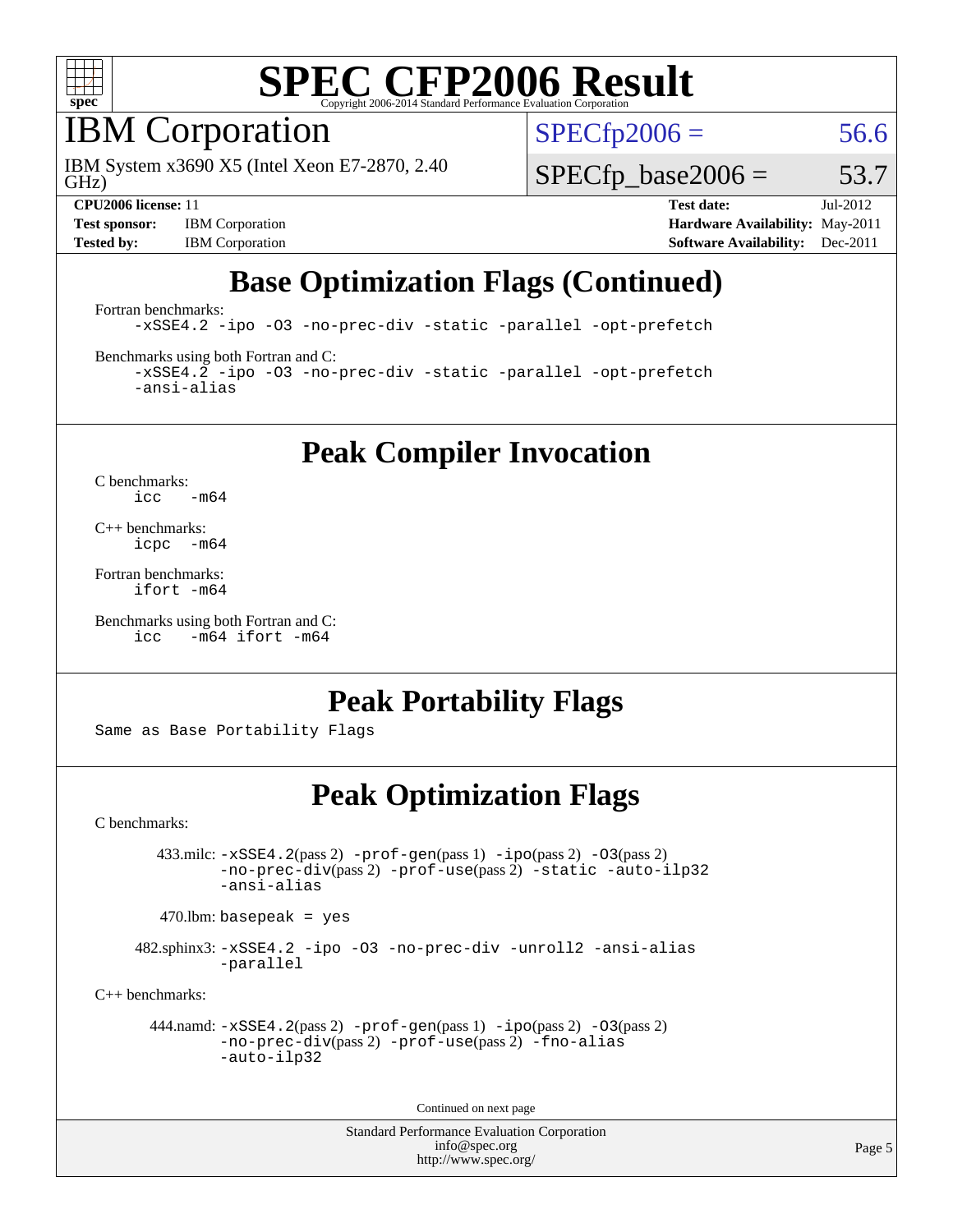

IBM Corporation

GHz) IBM System x3690 X5 (Intel Xeon E7-2870, 2.40  $SPECTp2006 = 56.6$ 

 $SPECTp\_base2006 = 53.7$ 

Page 6

**[Test sponsor:](http://www.spec.org/auto/cpu2006/Docs/result-fields.html#Testsponsor)** IBM Corporation **[Hardware Availability:](http://www.spec.org/auto/cpu2006/Docs/result-fields.html#HardwareAvailability)** May-2011 **[Tested by:](http://www.spec.org/auto/cpu2006/Docs/result-fields.html#Testedby)** IBM Corporation **[Software Availability:](http://www.spec.org/auto/cpu2006/Docs/result-fields.html#SoftwareAvailability)** Dec-2011

**[CPU2006 license:](http://www.spec.org/auto/cpu2006/Docs/result-fields.html#CPU2006license)** 11 **[Test date:](http://www.spec.org/auto/cpu2006/Docs/result-fields.html#Testdate)** Jul-2012

### **[Peak Optimization Flags \(Continued\)](http://www.spec.org/auto/cpu2006/Docs/result-fields.html#PeakOptimizationFlags)**

```
Standard Performance Evaluation Corporation
          447.dealII: basepeak = yes
          450.soplex: basepeak = yes
        453.povray: -xSSE4. 2(pass 2)-prof-gen-ipo(pass 2) -03(pass 2)
                   -no-prec-div(pass 2) -prof-use(pass 2) -unroll4 -ansi-alias
   Fortran benchmarks: 
        410.bwaves: basepeak = yes 416.gamess: -xSSE4.2(pass 2) -prof-gen(pass 1) -ipo(pass 2) -O3(pass 2)
                   -no-prec-div(pass 2) -prof-use(pass 2) -unroll2
                   -inline-level=0 -scalar-rep- -static
         434.zeusmp: basepeak = yes
         437.leslie3d: basepeak = yes
     459.GemsFDTD: -xSSE4.2(pass 2) -prof-gen(pass 1) -ipo(pass 2) -O3(pass 2)
                   -no-prec-div(pass 2) -prof-use(pass 2) -unroll2
                   -inline-level=0 -opt-prefetch -parallel
          465.tonto: -xSSE4. 2(pass 2)-prof-gen-ipo-O3(pass 2)
                   -no-prec-div(pass 2) -prof-use(pass 2) -inline-calloc
                   -opt-malloc-options=3-auto-unroll4
   Benchmarks using both Fortran and C: 
        435.gromacs: basepeak = yes
    436.cactusADM:basepeak = yes 454.calculix: -xSSE4.2 -ipo -O3 -no-prec-div -auto-ilp32 -ansi-alias
            481.wrf: basepeak = yes
                        The flags files that were used to format this result can be browsed at
http://www.spec.org/cpu2006/flags/Intel-ic12.1-official-linux64.20111122.html
http://www.spec.org/cpu2006/flags/IBM-Platform-Flags-V1.2-WSM-C.html
                            You can also download the XML flags sources by saving the following links:
http://www.spec.org/cpu2006/flags/Intel-ic12.1-official-linux64.20111122.xml
http://www.spec.org/cpu2006/flags/IBM-Platform-Flags-V1.2-WSM-C.xml
```
[info@spec.org](mailto:info@spec.org) <http://www.spec.org/>